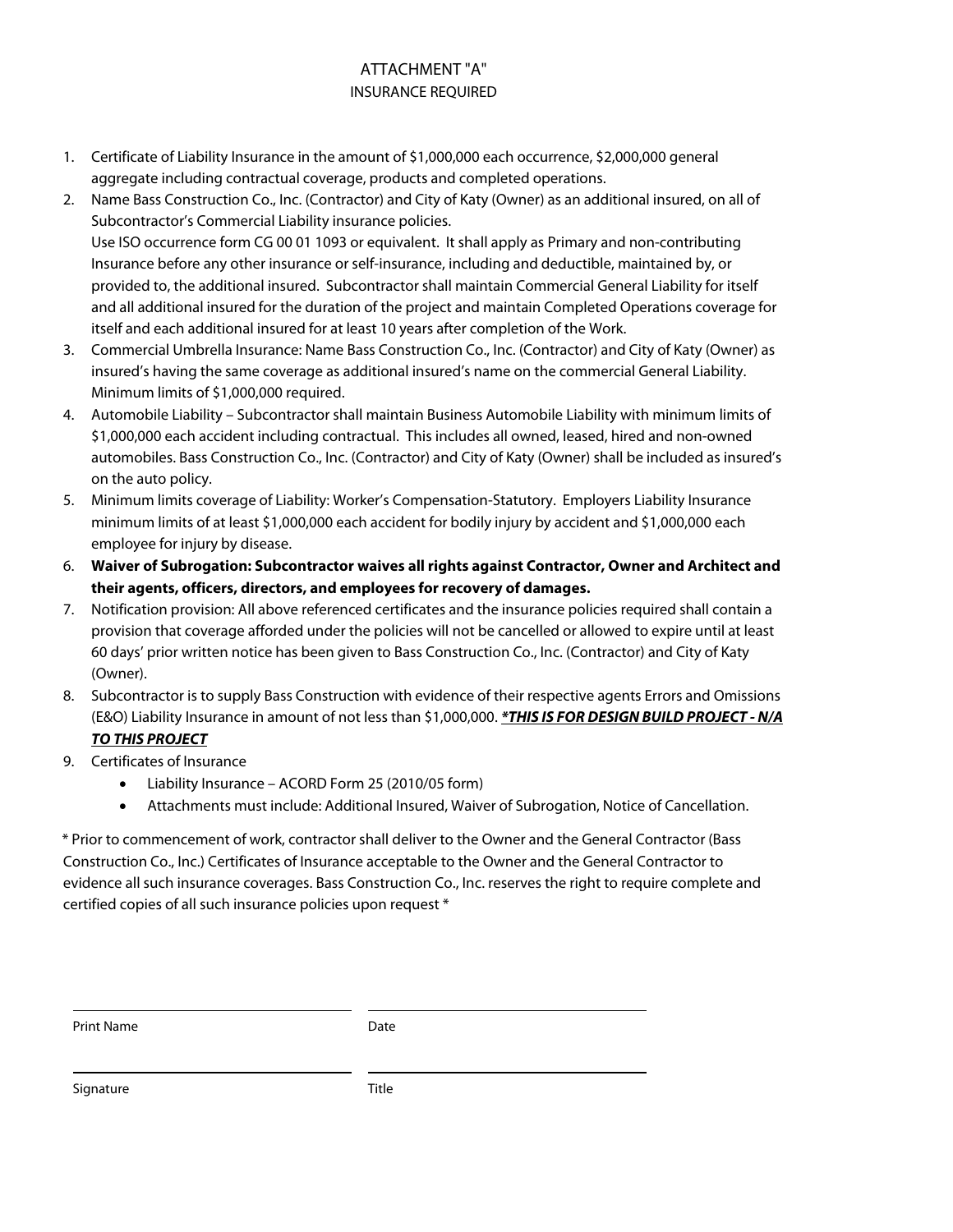## **INSURANCE REQUIREMENTS**

As a minimum, the following insurance is required to work with Bass Construction Co, Inc.:

| <b>TYPE OF COVERAGE</b>                                                                                                                                                                                                                                                                                                                                                                        | <b>LIMITS &amp; COMMENTS</b>                                                                                                                                                                                                                  | ADDITIONAL REQUIREMENTS                                                                                                                      |
|------------------------------------------------------------------------------------------------------------------------------------------------------------------------------------------------------------------------------------------------------------------------------------------------------------------------------------------------------------------------------------------------|-----------------------------------------------------------------------------------------------------------------------------------------------------------------------------------------------------------------------------------------------|----------------------------------------------------------------------------------------------------------------------------------------------|
| <b>Property Insurance:</b><br>a) Project/General Contractor's<br>Property                                                                                                                                                                                                                                                                                                                      | Covered by General Contractor's<br>Builder's Risk policy. No<br>coverage for Contractor's tools &<br>equipment.                                                                                                                               |                                                                                                                                              |
| <b>Commercial General Liability:</b><br>(with a combined single limit for<br><b>Bodily Injury and Property</b><br>Damage)<br>Personal Injury Liability<br>Each Occurrence<br>General Aggregate, per<br>project/location<br><b>Products and Completed</b><br>٠<br>Operations, Agg.<br><b>Contractual Liability</b><br>٠<br>Independent Contractors Liability<br>Premises Damage Legal Liability | \$1,000,000<br>\$1,000,000<br>\$1,000,000<br>\$1,000,000<br>Included<br>Included<br>\$100,000                                                                                                                                                 | Bass and Owner named as additional<br>insured. Primary and Non-contributory.<br>Completed operations for 10 years.<br>Waiver of Subrogation. |
| <b>Automobile Liability:</b><br>(for all vehicles owned, non-owned,<br>otherwise<br>hired<br>or<br>used<br>in<br>connection<br>with<br>business<br>operations on or from this premises)                                                                                                                                                                                                        | \$1,000,000 Per Accident<br><b>Combined Single Limit for Bodily</b><br>Injury and Property Damage                                                                                                                                             | Bass and Owner named as additional<br>insured.<br>Waiver of Subrogation.                                                                     |
| <b>Workers' Compensation</b><br>Insurance:<br><b>Employers Liability:</b>                                                                                                                                                                                                                                                                                                                      | <b>Statutory Limits</b><br>\$1,000,000 each accident,<br>\$1,000,000 each person for disease<br>and \$1,000,000 aggregate for<br>disease (or whatever limits are<br>required as underlying insurance for<br>the Umbrella or Excess Liability) | Waiver of Subrogation.                                                                                                                       |
| <b>Umbrella or Excess Liability:</b><br>(not less broad than primary<br>policies)                                                                                                                                                                                                                                                                                                              | \$1,000,000 Each Occurrence<br>\$1,000,000 Aggregate                                                                                                                                                                                          | Bass and Owner named as additional<br>insured.<br>Waiver of Subrogation.                                                                     |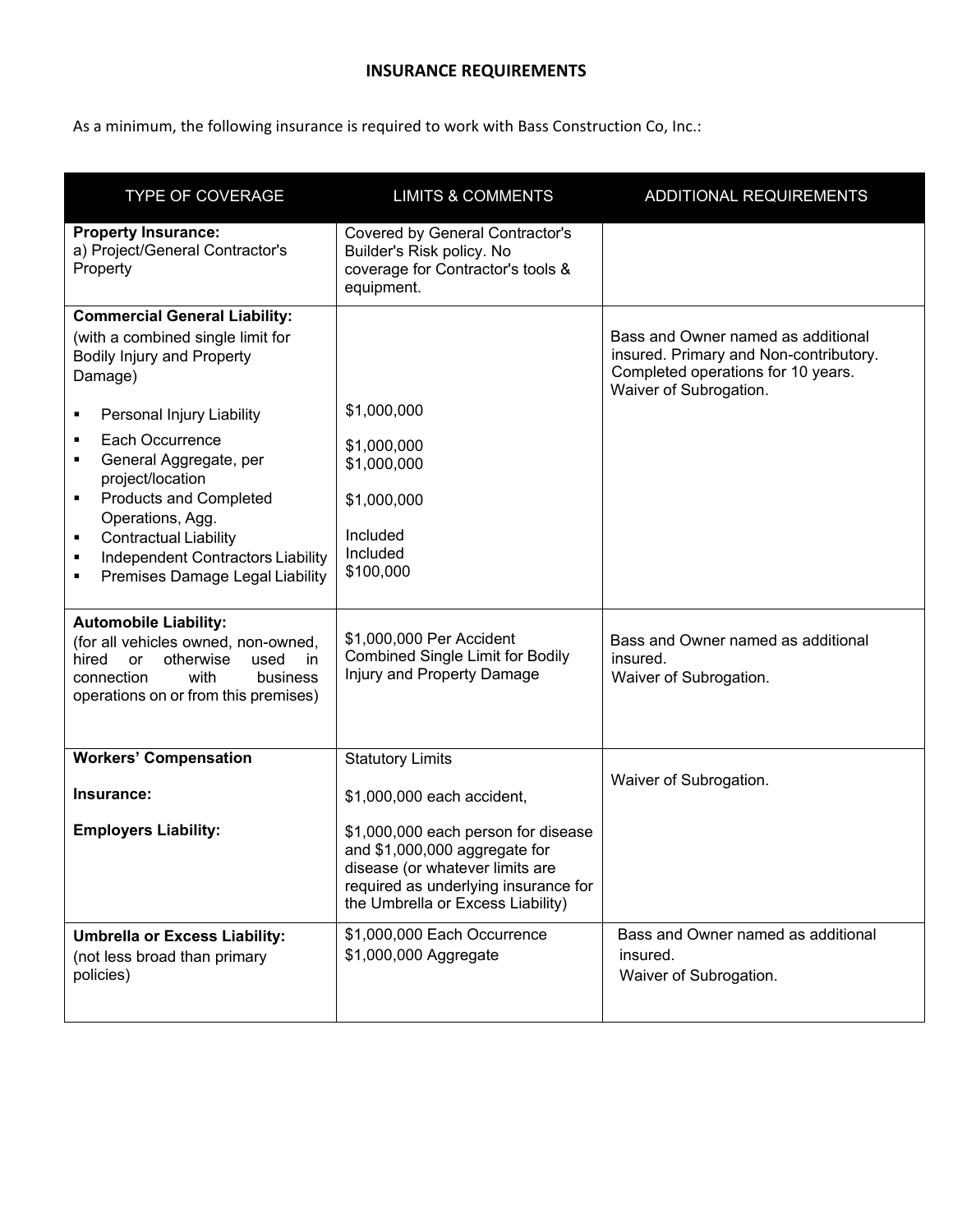## (Instructions for completing and submitting a certificate to Bass Construction) REFERENCE SAMPLE ATTACHED

Complete the Certificate of Insurance with the information listed below:

- A) Certificate of Insurance Date
- B) Producer (Insurance Agency) information -complete name, address, telephone information & email address.
- C) Insured's (Insurance Policy Holder) Information-name & address information.
- D) Insured (name/names of insurance company) \*\*Remember Bass Construction requires all insurance companies to be Authorized to do business in the State of Texas and be rated by A.M. best with rating of B+ (or better) Class VI (or higher to otherwise be acceptable to Bass Construction if not rated by A.M. Best)
- E) NAIC # (National Association of Insurance Commissioners, a # that is assigned by the State to all insurance companies)
- F) Insurer letter represents which insurance company provides which type of cover from D
- G) General Liability Insurance Policy must have an  $(x)$  in box. Also, "Occurrence" type policymust have an (x) in the box (occurrence policy preferred but claims made policy can be accepted with special approval)
- H) This section shall be filled in with "Y" for yes under "Additional Insured for all coverages, except for Professional Liability and Workers' Compensation. There shall also be a "Y" for yes under all coverages subrogation waived.
- I) Automobile Liability Insurance must be checked for any Auto, All Owned Autos, and Hired Autos.
- J) Umbrella Coverage must be checked in this section and by occurrence.
- K) Worker's Compensation and Employers Liability Insurance information must be completed in this section of the certificate of insurance form.
- L) Builder's Risk Policy or Professional Services for construction project as designated by Bass Construction (if required)\*specified on Sample Certificate for **NOT REOUIRED FOR** SUBCONTRACTORS. REQUIRED FOR ENGINEERING, DESIGNING PROFESSIONALS.
- M) Insurance Policy numbers
- N) Insurance policy effective dates (always check for current dates) \*send a certificate if expired.
- O) Insurance Policy Limits (See Insurance Required) Attachment "A"
- P) This section is to list projects, location of project. Endorsements to the insurance policy (ies) must be provided separately and not in this section. The following endorsements are required by **Bass Construction.** 
	- Adding Bass Construction as additional insured. The "additional insured" endorsements is  $1<sup>1</sup>$ not require for professional liability and workers compensation insurance and
	- 2. Waiver of Subrogation
	- 3. Primary and Non-Contributory
	- 4. Cancellation Notice
- Q) Bass Construction Co., Inc. address information must be listed in this section.
- R) Notice of cancellation, non-renewal, or material change to the insurance policy (ies) must be provided to Bass Construction Co., Inc. in accordance with a cancellation notice endorsement to the policy and/or per the policy provisions based on the endorsement adding Bass Construction Co., Inc. as additional insurance (Sec. 1811.155, Texas Ins. Code)
- S) The certificate must be signed by the Authorized Agent in this section of the certificate form.